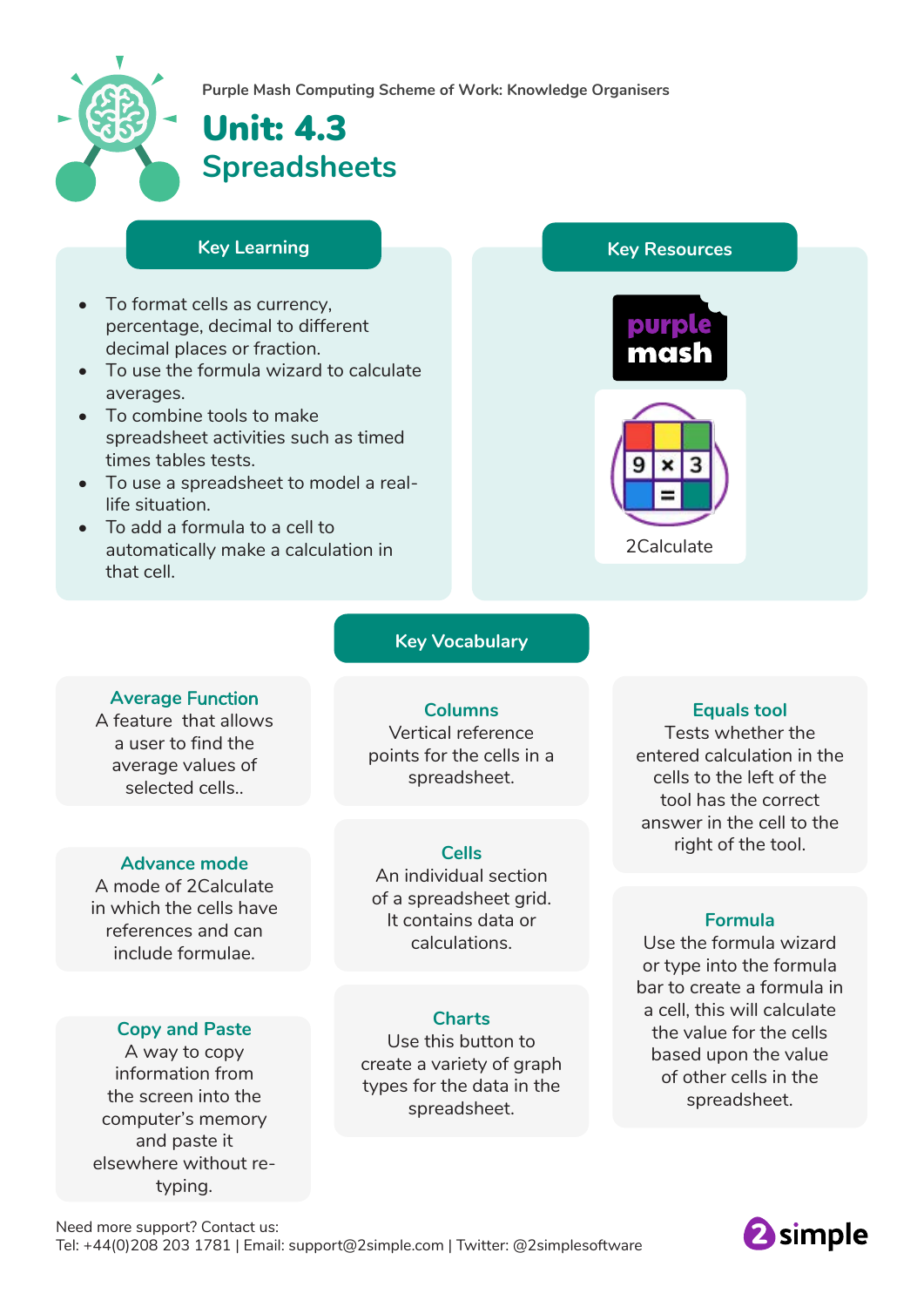

## Unit: 4.3 **Spreadsheets**

**Key Vocabulary**

#### **Formula Wizard**

The wizard guides you in creating a variety of formulae for a cell such as calculations, totals, averages, minimum and maximum for the selected cells.

#### **Move cell tool**

This tool makes a cell's contents moveable by drag-and-drop methods.

#### **Random tool**

Click to give a random value between 0 and 9 to the cell.

#### **Rows**

Vertical reference points for the cells in a spreadsheet.

#### **Spin Tool** Adds or subtracts 1 from the value of the cell to its right.

#### **Spreadsheet**

A computer program that represents information in a grid of rows and columns. Any cell in the grid may contain either data or a formula that describes the value to be inserted based on the values in other cells.

#### **Timer**

When placed in the spreadsheet, clicking the timer adds 1 to the value of the cell to its right every second until it is clicked again.

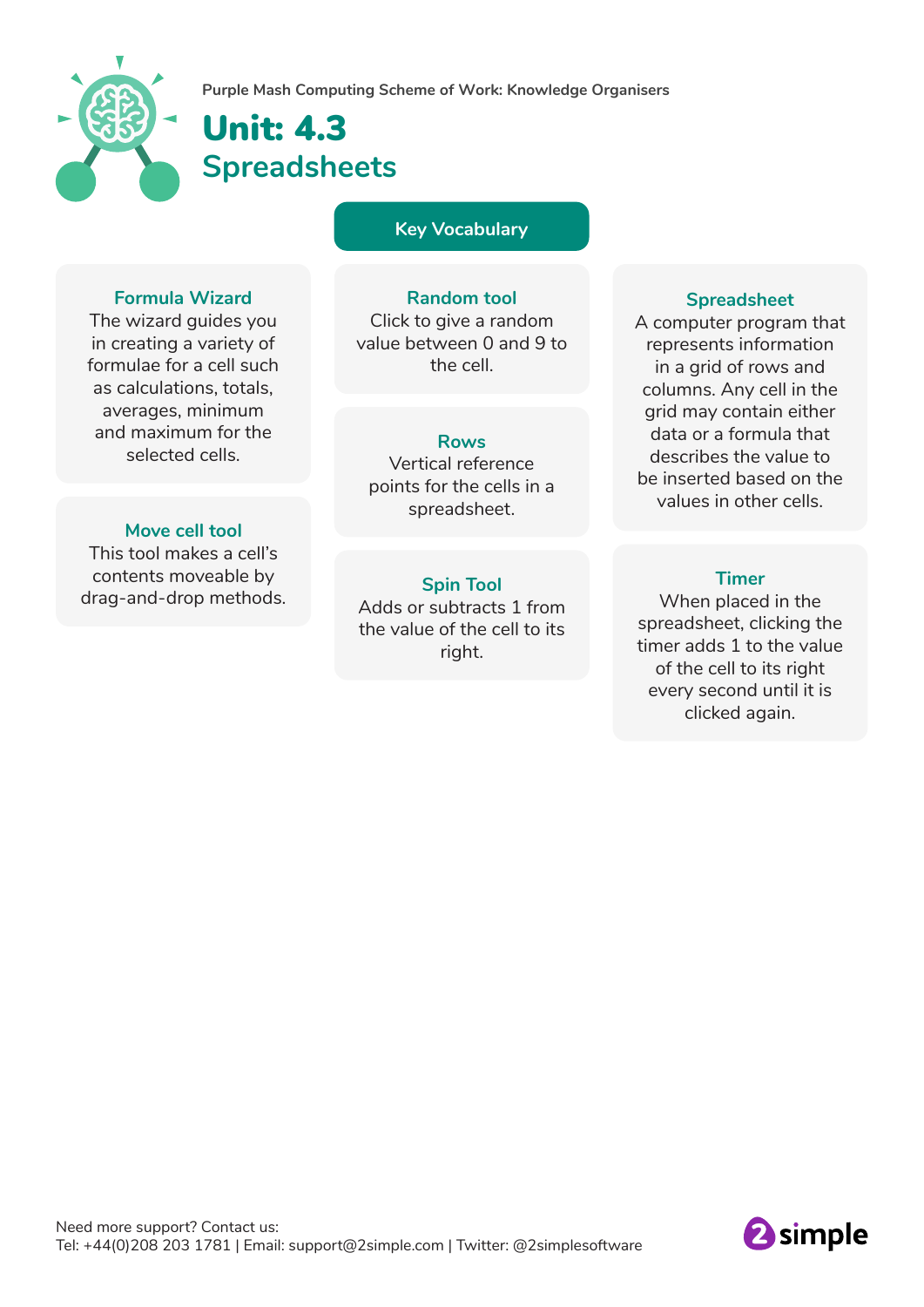| Purple Mash Computing Scheme of Work: Knowledge Organisers<br><b>Unit: 4.3</b><br><b>Spreadsheets</b> |                |                                 |                                          |
|-------------------------------------------------------------------------------------------------------|----------------|---------------------------------|------------------------------------------|
| <b>Key Images</b>                                                                                     |                |                                 |                                          |
|                                                                                                       |                |                                 |                                          |
| Open, close or share<br>a file                                                                        | Save your work | Open a previously<br>saved file | Increase or decrease<br>spreadsheet size |
|                                                                                                       |                | 0.00                            |                                          |
| Advanced mode                                                                                         | Formula Wizard | <b>Format Cell Toolbox</b>      | Charts                                   |
|                                                                                                       |                |                                 |                                          |
| <b>Totals toolbox</b>                                                                                 | Image Tools    | <b>Controls Toolbox</b>         | <b>Random Number</b>                     |
|                                                                                                       |                |                                 |                                          |
| Spin                                                                                                  |                | Equals                          | Timer                                    |
| Ctrl<br>$\mathsf{C}^{\mathsf{c}}$<br>$\boldsymbol{+}$                                                 | Ctrl           | x <br>$\qquad \qquad +$         | Ctrl<br>$\,{}^+$                         |
| To Copy                                                                                               |                | To Cut                          | To Paste                                 |

Need more support? Contact us: Tel: +44(0)208 203 1781 | Email: support@2simple.com | Twitter: @2simplesoftware <sup>2</sup>simple